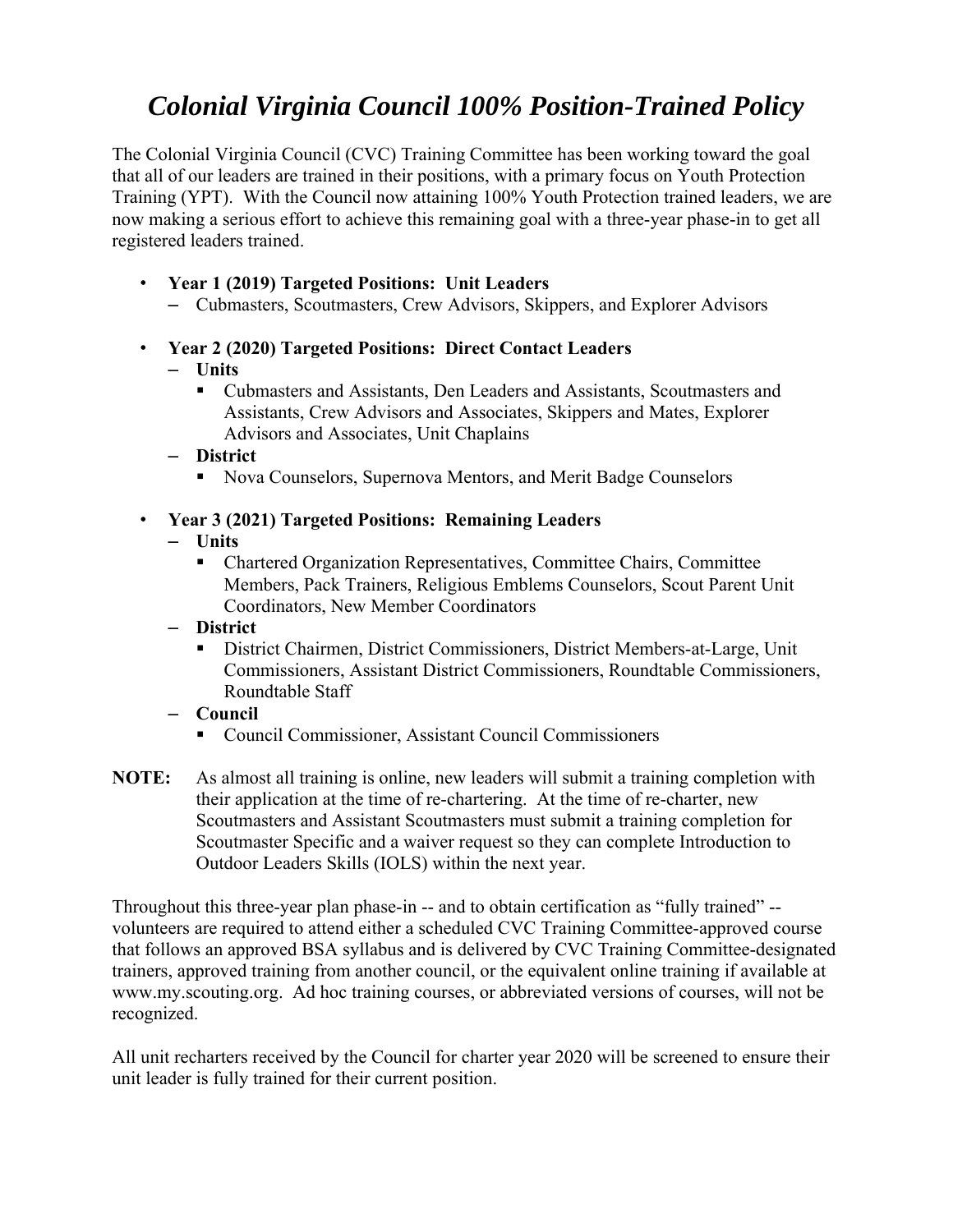Units that do not meet this this requirement will be placed on hold, and will have until the following February  $28<sup>th</sup>$  to pursue one of two options:

- 1. The unit committee chairman provides the missing training completion documentation.
- 2. Register those untrained adults in a new position. Once trained, that volunteer is required to submit an approved BSA Adult Application, with training certificate(s), for the new position.
- 3. One-year waivers are possible to ensure that a unit will not lapse.

On February 28<sup>th</sup> of the new charter year, the charters of units that remain out of compliance will expire, as will BSA registrations of their youth and adult members. Any request for waivers or extensions beyond the above dates must be authorized by the Council Commissioner and Scout Executive.

Unit re-charters received by the Council for charter year 2021 will be screened to ensure all direct contact leaders are fully trained for their current positions. District re-charters received by the Council for charter year 2021 will be screened to ensure all Nova Counselors and Merit Badge Counselors are fully trained for their current positions.

All unit and district re-charters received by the Council for charter year 2022 will be screened to ensure *ALL* leaders are fully trained for their current positions.

With the 2023 re-charter year, the following is the CVC 100% Position Basic Training Policy:

#### **100% Position Trained Policy Statement**

- 1. To be registered, all volunteers must complete YPT and basic position training for their respective registered positions. This includes all Cub Scout, Scouts BSA, Venturing, Exploring, and Sea Scout leaders, as well as the chairs and members‐at‐large of the district and council committees. No application will be processed without proof of both YPT and position-specific training completion. **NOTE:** Hazardous Weather training must be current for direct-contact leaders.
- 2. Unit Volunteers unable to attend council training sessions should register as "Unit Scouter Reserve" (position 91U) or "Unit College Scouter Reserve" (position 92U), which require only YPT. Scouter Reserve positions are for supportive adults who have no immediate, specific leadership role. Like all registered BSA adult positions, these positions require a criminal background check and the completion of YPT. District and council volunteers should register as "Scouter Reserve" (position 91) or "College Scouter Reserve" (position 92) with the same stipulations.
- 3. The national My.Scouting training record will be the sole source for determining the status of an individual's training achieved.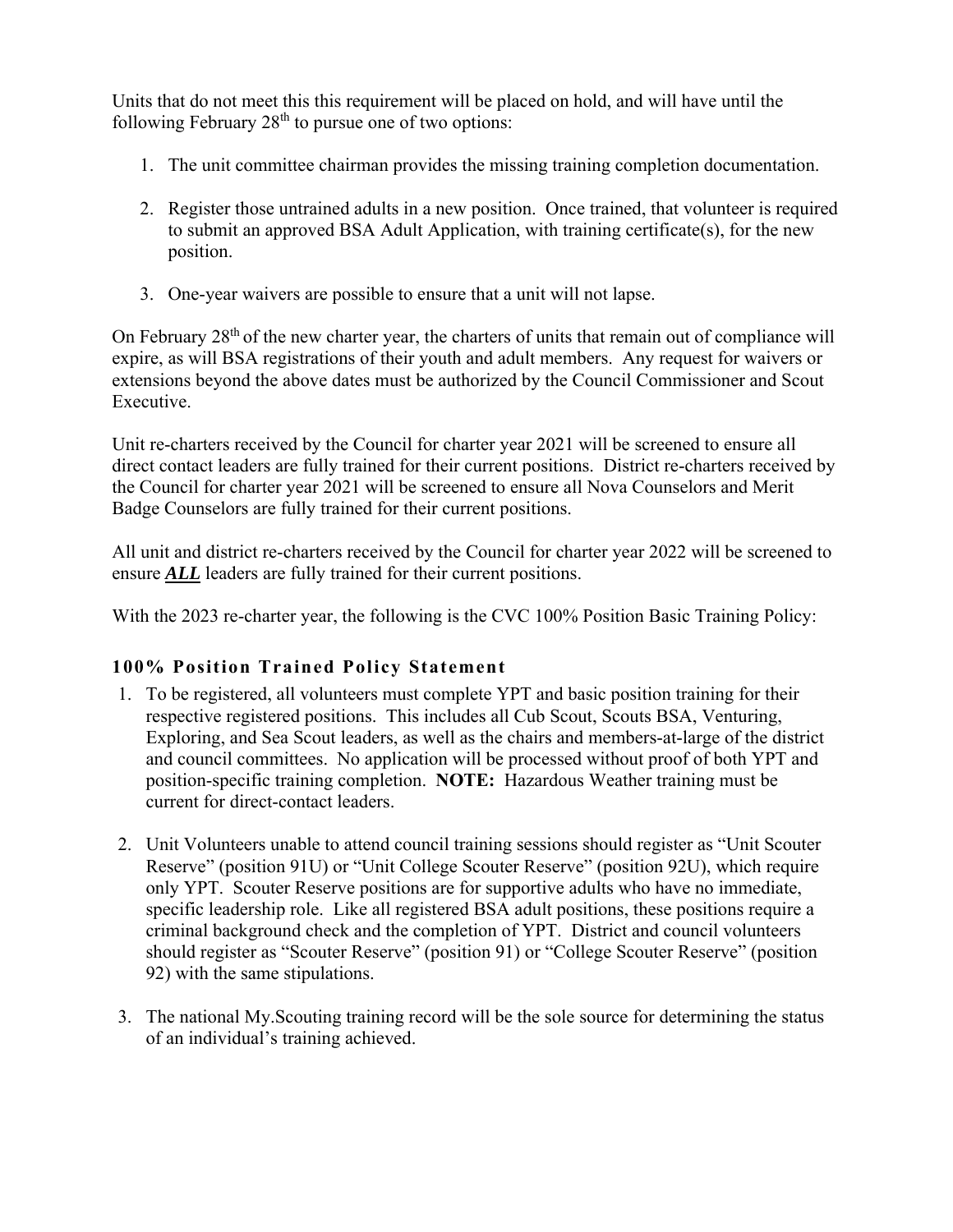## **FREQUENTLY ASKED QUESTIONS:**

**Exactly what training is required for each of the registered positions?** BSA publishes a list of positions and required training courses to be completed. "NOTE that attending scheduled council instructor-led training allows you to complete the training in one "sitting" and also has the advantage of getting to know some of your fellow Scouters and learn from their experience.

**If I am not a registered volunteer in Scouting, can I attend training?** YES! In fact, parents of youth in Scouting are encouraged to take any available training in the council, especially YPT. Basic training in all positions in Colonial Virginia Council are open to anyone who registers for the course and pays any applicable fee.

**I was registered as a "Scouter Reserve" (code 92U) and am returning home after military deployment or I've completed college. How do I become an Assistant Scoutmaster?** If you previously had completed training as an Assistant Scoutmaster, you may immediately register and serve as an Assistant Scoutmaster in your unit (with the approval of your unit's leadership). If you have not received training, you should find and attend a training for Assistant Scoutmaster, then register in that position and begin to serve. This procedure applies to all "Scouter Reserve" registered members who desire to register in another position.

**Will my registration drop if I am not Trained by the end of charter year?** YES. The policy requires that **all leaders** be trained in all of their registered positions before being allowed to be included on the succeeding year's charter for unit, district or council.

**What if our troop does not have a trained Scoutmaster by the end of the charter year?** If your unit has a member who has been trained as Scoutmaster, then that leader may register as Scoutmaster. When your unit's new Scoutmaster completes training, he or she then may register as Scoutmaster and begin to serve. If no previously trained member is available, then the council will hold your charter until a leader completes the required training and registers as Scoutmaster. **NOTE** that while your unit's charter is "on hold," the unit may not be able to access certain other services such as online advancement, etc. Check with your district executive on which services you may not be able to access while a charter is on hold for completion of position training.

**I have completed training, but it is not reflected in council's records. How do I get that fixed?** If you have completed all of the required training, just let your District Training Chairman or Council Training Chairman know when you completed the training and provide documentation to support that you took the training (course completion card, certificate, from online training, etc.) and we will correct the records.

**My Scoutmaster was a trainer in the past. Can he or she conduct the training just for my unit?** NO. To obtain certification as fully trained, a volunteer must either (1) attend a scheduled, Council Training Committee approved course delivered by Council Training Committee designated trainers, that follows the complete authorized BSA syllabus or (2) the complete equivalent training if available online at www.my.scouting.org. Attendance at "needs based" or abbreviated versions of the course will not be recognized for meeting the fully trained status. It is important that you are trained by a member of the council or district training staff who is familiar with the latest training information published by BSA National.